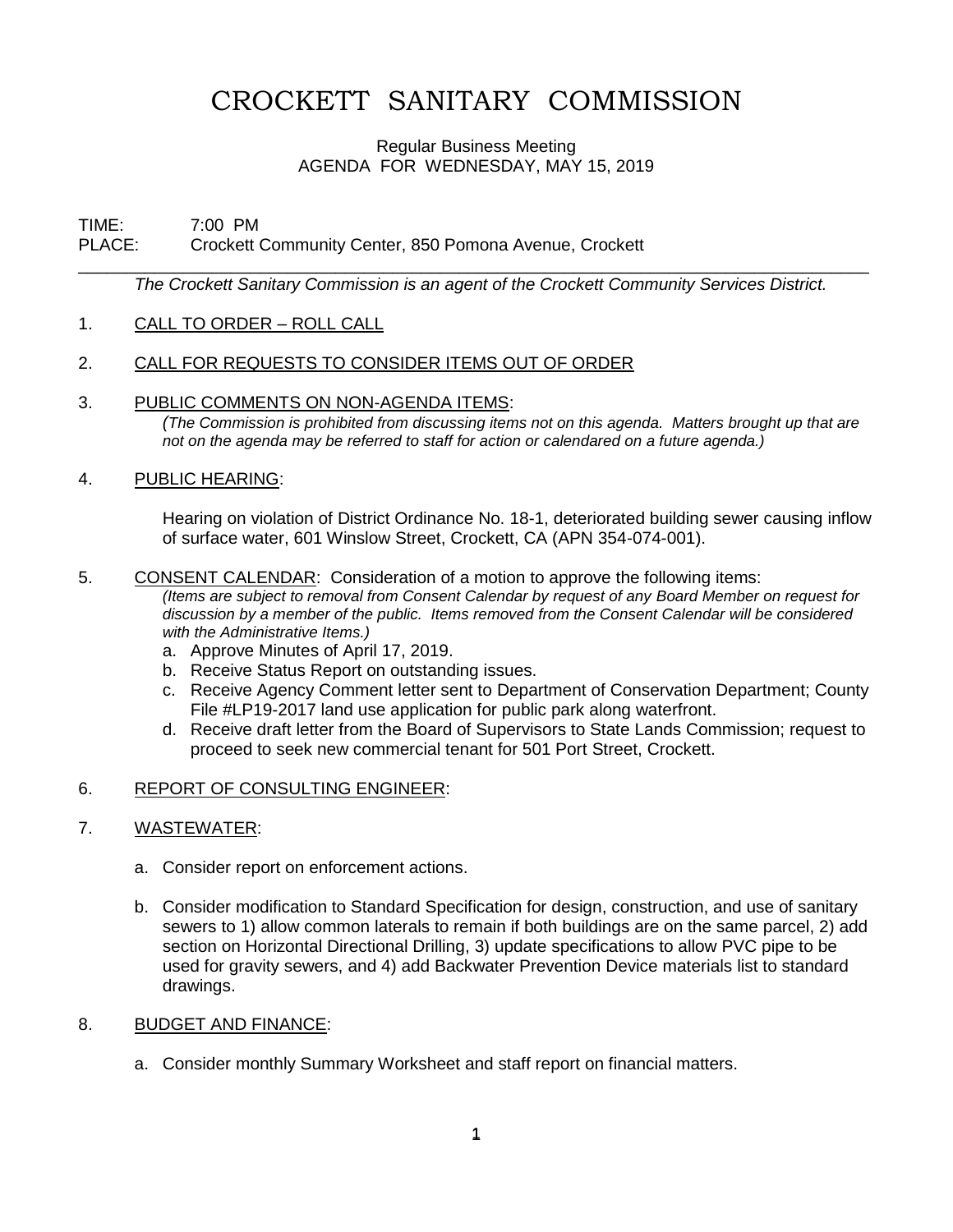- b. Authorize payment of \$40,805.42 to L.R. Paulsell Consulting for emergency sewer repair of line segment C-14-01 to C-00-14; 100' of 8" HDPE pipe installed.
- 9. ADMINISTRATIVE:
	- a. Consider report on actions taken by the District Board.
	- b. Invite representative from the Crockett Sanitary Commission to participate in the development of the Cost Allocation Rates for FY 2019/20.
- 10. REPORT OF DEPARTMENT MANAGER*: (These items are typically for exchange of information only. No action will be taken at this time.)*
	- a. Operations, maintenance and capital improvements.
	- b. Governmental matters.
	- c. Announcements and discussion.
- 11. REPORTS FROM COMMISSIONERS: *(These items are typically for exchange of information only. No action will be taken at this time.)*
	- a. Wastewater Committee Members Bartlebaugh and Manzione
	- b. Budget & Finance Committee Members Wolthuis and Adams
	- c. Ad Hoc Committees:
	- d. Inter-agency meetings:

## 12. FUTURE AGENDA ITEMS:

Consider recommended enforcement actions. Lateral repair bids. Consider comprehensive rehabilitation program. Recommend award of contract(s) Recommend payment for sewer project(s).

- 13. COMMENTS FROM COMMISSIONERS:
- 14. ADJOURNMENT to June 19, 2019.

You will find the Minutes of this meeting posted on our website at [www.town.crockett.ca.us](http://www.town.crockett.ca.us/)  Visit our website for more information on meetings and activities of the Crockett Community Services District and the towns of Crockett and Port Costa on the picturesque Carquinez Strait of the San Francisco Bay.

In compliance with the Americans with Disabilities Act of 1990, if you need special assistance to participate in a District meeting, or if you need a copy of the agenda, or the agenda packet, in an appropriate alternative format, please contact the General Manager at (510) 787-2992. Notification of at least 48 hours prior to the meeting or time when services are needed will assist District staff in assuring that reasonable arrangements can be made to provide accessibility to the meeting or service.